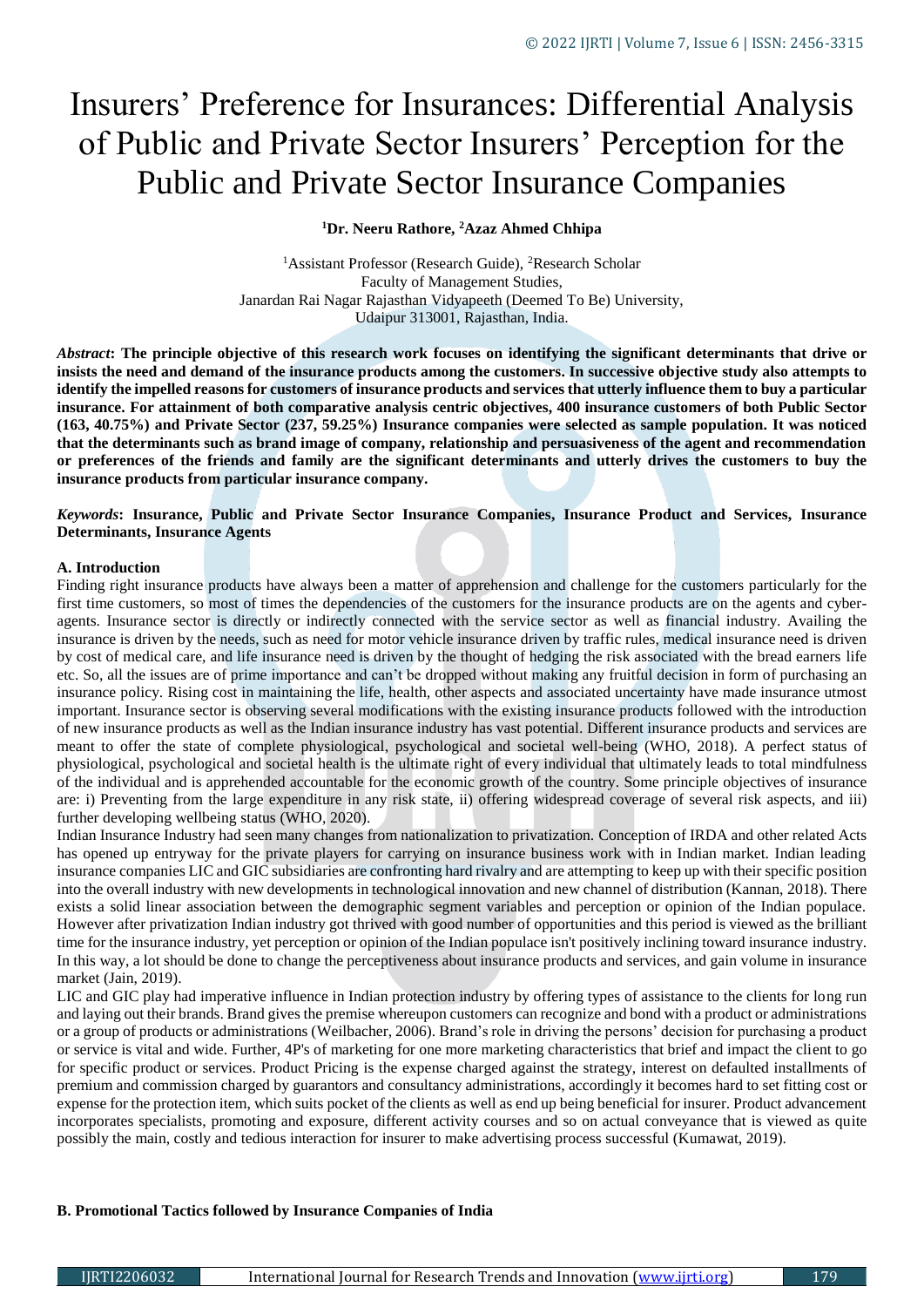With globalization competition become severe, monopoly business practices of insurance companies of any locale have been compromised. Insurance agencies have embraced different techniques to hold their position in the market as pioneers. Methodologies they utilized are first and foremost, new item advancement methodology, besides, most recent special techniques, for example, push or pull procedure, extension of distribution channel like delegating agents, bank-assurance, substitute channels, unfamiliar branches and micro insurance/ protection plans, thirdly, effective communication model: AIDA (Attention, Interest, Desire and Action) and fourthly, advancement through life cycle, fifthly, application of web technologies (Mohamed and Murthy (2020).Over all brand pictures, family members and close ones also assume to be played a vital and imperative role. Brand building endeavors must be lined up with authoritative cycles that assist with conveying the vows to client through all organization, divisions, intermediaries and so on as every one of these assume to be played a significant role in the experience, that customer may have with the brand (Ghodeshwar, 2018).

The growth and prosperity of the business is driven through the customers' decision making to buy the product and services offered by the business. Thusly it turns out to be vital for any organization to sustain its clients. It can only be done through offering the best suited products and services to the customers at appropriate price in order to make the customer a delighted customer. Sales Specialists/ Agents assume to be played essential role in this, as they are the substantial element of any association for managing the clients. Hall (2012) presented significant roles played by a sales specialists/ agent/ executive. Their role in insurance industry is significant as customer relies on them for the insurance product. Specialists help in sharing the productivity and reasonableness of insurance market and its clients. Vallakal (2015) analyzed the determinants of scale up course of insurance, agent or sales specialists who acts sanely while selling insurance coverage with subject to time, endeavors and commission on payment paid by the policyholders. Likewise, it also analyzed new concepts and behavior for "insurance propensity" and deviated health care coverage plans.

4Ps have significant impact over each arrangement of business. Whenever, predicts and services are dispersed equitably with effective sales force (specialists/agents/ advisors and so forth), it prompts development of the organization and sector. Regan and Tennyson (2008) examined product distribution framework of insurance industry, started from sales representative to employee of the organization to coordinate reaction technique like mail and telephonic sales. The three significant issues in insurance dispersion are distribution framework decision, nature of insurer-agent/ specialist relationship, and administrative oversight of insurance deliverance exercises. Mir et al. (2013) inspected that pretty much every insurance company utilizes best of their promotional and advertising systems to be competitive in the market and keep up with the standard level among all the competitors. Dar et al. (2012) concentrated on plan, distributional and promotional methodologies public and private sector insurance companies. Additionally the capability of insurance market was evaluated by family annual income. It was also uncovered that there is distinction between the specific promotional techniques of both private and public sector insurance companies. Private sectors utilizes push methodologies to draw in possible clients and are viewed as less dependable when contrasted with the public sector companies, however offers great service. On the other side public sector companies are more reliable than to the private but do not perform better quality services. Kumar (2013) depicts that in view of competitive nature of Indian insurance industry suitable distribution channel is vital for greatest inclusion and giving advantages to the clients. Globalization has added quicker financial development and expanded volume of the business. Granvist et al. (2014) dissected that most significant device of promoting selling are private selling method and publicizing to make mindfulness and building individual relationship. Likewise outer and internal factors impact the decision for special procedures like innovation, direction of industry, social angle, market intensity and monetary elements. Geographical locale conditions and distinction in client's inclinations and assumptions incredibly impact variation of promotional techniques.

To diminish the expense on advertisements and promotion, and arrive at economies of scale endeavors are to be made in improving promotional scheme. Cost or expense of the insurance assumes a fundamental role in driving the buying decision of insurance product from a specific company that impacts the most. Cetina & Mihail (2017); Singh (2013) analyzed price as a significant component of advertising blend in financial industry. Settling appropriate price is vital to stay in both market and competition. Kumar and De (2014) concentrated on effect of social, monetary and demographic segment factors that elevate mindfulness and readiness to purchase and pay for the health care coverage plans. It was observed that education, income and size of family like variables affect the buying decision. Education has sound association with extent of awareness for health care coverage plans among the populace. Result of the study also confirmed that higher pay and advanced education groups are more mindful and ready to purchase insurance plans. Cenziz and Yayla, (2007) investigated presence of strong relationship between marketing mix (Price, Product, Promotion and Place) and verbal exchange of idea. Writer characterized seven factors that add to informal verbal exchange as solid special technique, it's as worldwide peculiarity, it works across all businesses, extent of customer occupied with verbal exchange is exceptionally high, it spread rapidly, it very well may be shard and it tends to be retransmitted. It is one of the strong ways of looking through client and all the 4P's of promotion and marketing get impacted with informal verbal exchange correspondence.

Singh et al. (2019) portrayed Brand as complex construct including the mix of practical and emotional qualities to match customers, performance and mental necessities. Branding is about giving a product name and is fundamental ascribes about improving and dealing with the association between the insurance provider and its clients and overall population. Manisha (2012) investigated need of advertising and promotional practices in aggressive business scenario and studies five parameters of correspondence namely providing data, creating awareness, evolving demeanor, making Brand Image and Brand reliability among the clients. Study was made of public-private banks and uncovered that marketing communication mixes is helpful in making strong picture of the organizations and make and creates feeling of validity, certainty and confirmation. The review evaluated the viability of publicizing, sale advancement, individual selling and exposure and advertising. Banerjee (2016) investigated individual selling as one of the most proper, powerful promotional method, and interesting technique to advance the insurance product. It helps in making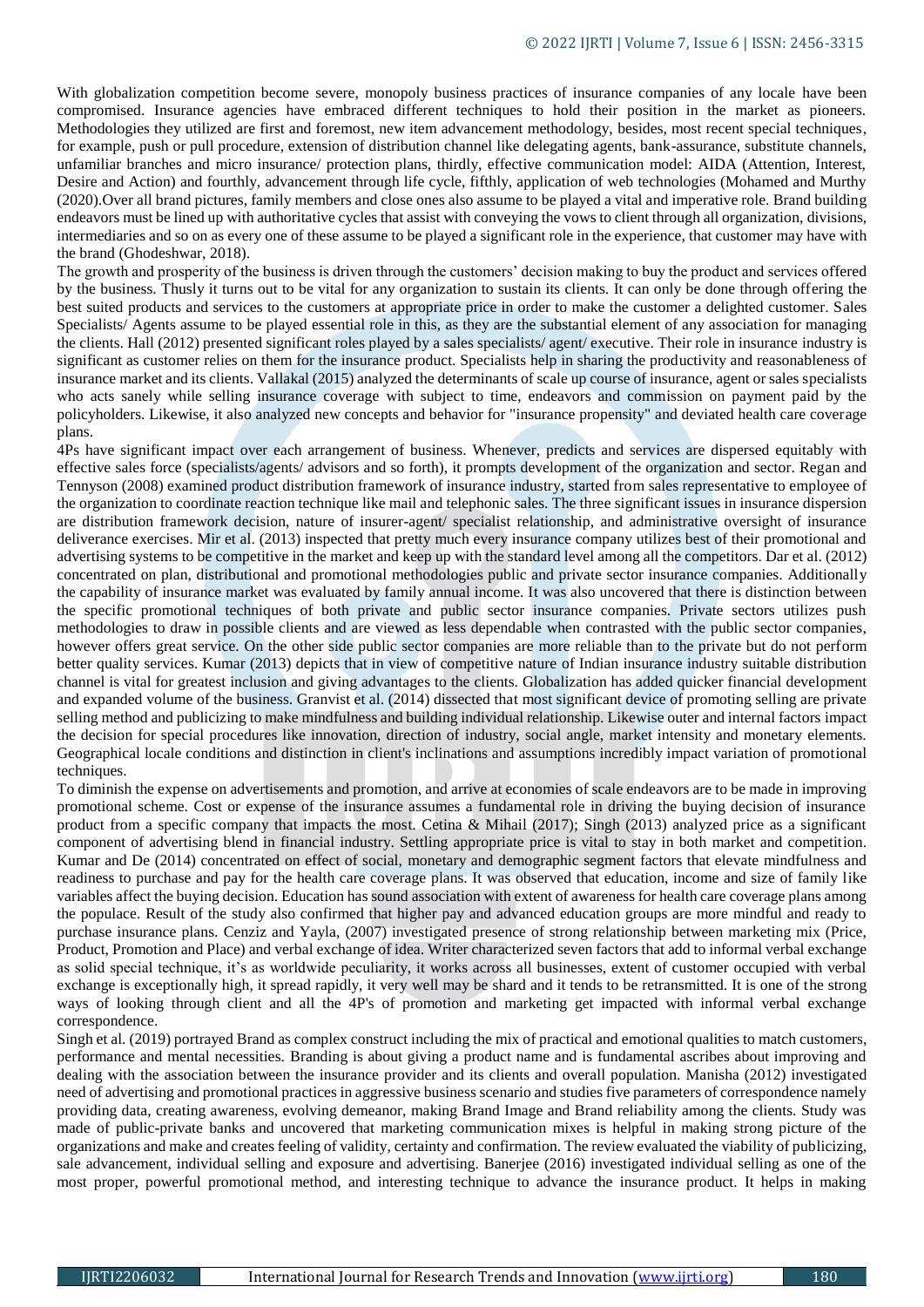mindfulness, giving product data, giving data on item advantages and elements. Additionally, it impacts consumer loyalty and satisfaction in insurance industry.

## **C. Research Objectives and Methodology**

This research work focuses on the elements or determinants that decide the interest or demand for the insurance products among the customers. Study moves around two significant objectives initially; to assess the reactions of respondents about the methods provokes customers to purchase specific insurance or coverage plan. Besides, identifying the significant reasons that drive the clients to go with a buy choice of insurance from a specific insurance company regardless of whether the insurance costs were high. The motivation behind this research work is to investigate how clients' focus on various properties, factors, and special media to go with a buy choice. The research work depends on the essential primary information gathered from 400 individual respondents from provinces of Rajasthan. A total of 778 questionnaires were distributed among the customers of private and public sector insurance companies of Rajasthan and out of that 400 were found duly filled (51.41%). For questionnaire questions were put on a 5-point scale going from  $1 =$  highly disagreed to  $5 =$  highly agreed.

Optional secondary set of information was gathered from different distributed and unpublished sources. The instrument utilized for the research purpose particularly for comparing the public and private insurance customer respondents and statistical assessment is Mann-Whitney U test and Cross-tabulation examination i.e., Chi-Square Test of association was likewise utilized for clear cut factors for the accompanying hypotheses:

**H01**: There was no significant difference in opinion of public and private sector insurance companies' customers for factors promoting them to make decision for specific companies' insurance.

**H02**: There was no significant difference in opinion of public and private sector insurance companies' customers for influential drivers promoting them to make decision for specific companies' insurance.

**H03:** There was no significant difference in opinion of public and private sector insurance companies' customers for reasons promoting them to make decision for specific companies' insurance even prices are high.

**H04:** There was no significant relationship between the responses of the public and private insurance companies' customer and effect of promotional media to make decision for specific companies' insurance.

**H05:** There was no significant relationship between the responses of the public and private insurance companies' customer and effect of agents as promotional tool to make decision for specific companies' insurance.

| Reasons Drive to Make Buying Decision  |                |     |             |           |                |        |  |  |
|----------------------------------------|----------------|-----|-------------|-----------|----------------|--------|--|--|
| <b>Attributes</b>                      | <b>Company</b> | N   | <b>Mean</b> | <b>SD</b> | <b>MW</b> Test | P      |  |  |
| <b>Brand Image</b>                     | Public         | 163 | 5.01        | .007      |                | 0.0001 |  |  |
|                                        | Private        | 237 | 4.48        | .432      | 11462.0*       |        |  |  |
|                                        | Public         | 163 | 4.83        | .578      | 9298.0*        | 0.0001 |  |  |
| <b>Exceptional Performance History</b> | Private        | 237 | 3.59        | .612      |                |        |  |  |
| Frequent Visits of Agents/ Sales       | Public         | 163 | 4.42        | .653      | 17196.0*       | 0.043  |  |  |
| People                                 | Private        | 237 | 4.19        | .575      |                |        |  |  |
| Value Characteristics                  | Public         | 163 | 4.62        | .599      | 4893.0*        | 0.0001 |  |  |
|                                        | Private        | 237 | 3.28        | .575      |                |        |  |  |
| Cost/Price/Fee                         | Public         | 163 | 3.52        | .682      | 18074.3        | 0.198  |  |  |
|                                        | Private        | 237 | 3.42        | .762      |                |        |  |  |
|                                        | Public         | 163 | 2.42        | 1.119     | 17668.5        | 0.173  |  |  |
| Schemes/Coupons                        | Private        | 237 | 2.32        | 1.027     |                |        |  |  |
| Agent Knowledge                        | Public         | 163 | 3.82        | 1.086     | 8665.5*        | 0.0001 |  |  |
|                                        | Private        | 237 | 4.83        | .499      |                |        |  |  |
|                                        | Public         | 163 | 4.09        | .796      | 11882.0*       | 0.0001 |  |  |
| <b>Regular Follow-ups</b>              | Private        | 237 | 4.72        | .583      |                |        |  |  |
|                                        | Public         | 163 | 3.79        | .493      | 4293.0*        | 0.0001 |  |  |
| Presentation of Sales People           | Private        | 237 | 4.83        | .398      |                |        |  |  |
| Driven by Close ones/ Natives/         | Public         | 163 | 3.78        | .798      | 17159.7*       | 0.028  |  |  |
| Relatives                              | Private        | 237 | 4.06        | .658      |                |        |  |  |
|                                        | Public         | 163 | 1.19        | .387      | 6319.0*        | 0.0001 |  |  |
| Print Advertising                      | Private        | 237 | 2.18        | .596      |                |        |  |  |
|                                        | Public         | 163 | 1.23        | .385      | 6299.0*        | 0.0001 |  |  |
| Sponsorships                           | Private        | 237 | 2.22        | .673      |                |        |  |  |
|                                        | Public         | 163 | 1.38        | .514      | 10111.0*       | 0.0001 |  |  |
| Secondary/ Auxiliary Sources           | Private        | 237 | 2.09        | 0.008     |                |        |  |  |
|                                        |                |     |             |           |                |        |  |  |

#### **D. Data Analysis and Results**

**Table 1: Mann-Whitney Test: Differential Analysis of Public and Private Sector Insurance Companies' Customer for Reasons Drive to Make Buying Decision**

**Source: Mann-Whitney Test Results** 

From the Mann-Whitney test statistics presented in the Table 1, hypothesis  $H_{01}$  was dismissed for incited reasons of purchasing specific brand of insurance policy in light of brand image of the insurance company as  $(11462.0, p = 0.0001 < 0.05)$ ; Exceptional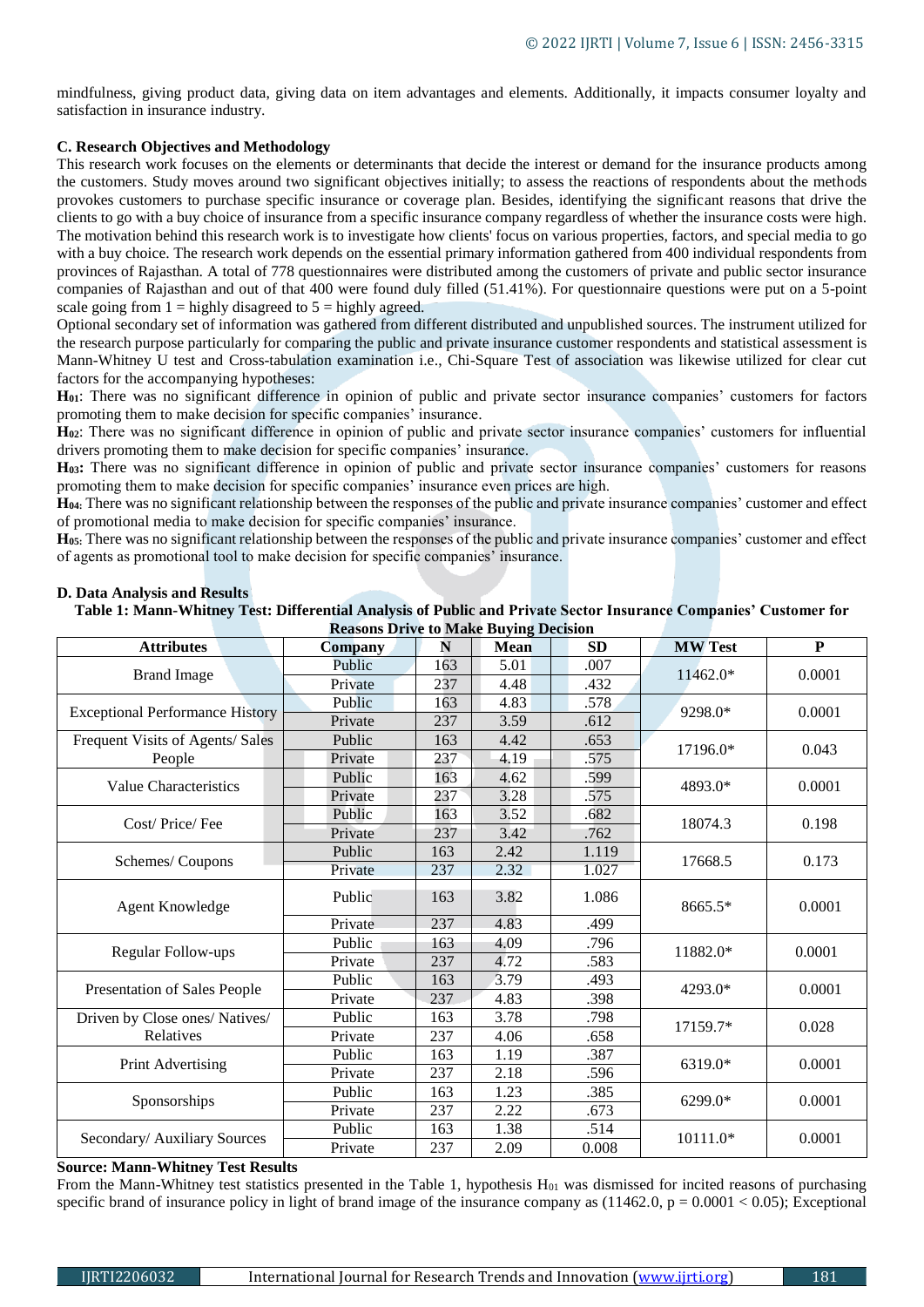Past Performance (9298.0,  $p = 0.0001 < 0.05$ ); Frequent Visits of Agents/ Sales People (17196.0,  $p = 0.043 < 0.05$ ); Value Characteristics (4893.0,  $p = 0.0001 < 0.05$ ); Agent Knowledge (8665.5,  $p = 0.0001 < 0.05$ ). This deduction that there was a massive contrast between the responses of the customers of public sector insurance companies those were additional concurred then the customers from the private sector insurance companies.

For Regular Follow-ups (11882.0,  $p = 0.0001 < 0.05$ ); Presentation of Sales People (4293.0,  $p = 0.0001 < 0.05$ ); Driven by Close ones/ Natives/ Relatives (17159.7, p = 0.028 < 0.05); Print Advertising (6319.0, p = 0.0001 < 0.05); Sponsorships (6299.0, p =  $0.0001 < 0.05$ ) and Secondary / Auxiliary Sources (10111.0,  $p = 0.0001 < 0.05$ ) as there was less massive distinction among the responses of the customers from public sector insurance when contrasted with private sector insurance on various properties adding to powerful purposes behind purchasing the insurance.

The investigation of Table 1 showed that the null hypothesis H01 was acknowledged for Cost/ Price/ Fee (11074.3,  $p = 0.198 <$ 0.05) and Schemes/ Coupons (17668.5,  $p = 0.173 < 0.05$ ) as there was no massive contrast between the perception of the clients from public and private sector insurance companies with respect to incited reason of purchasing insurance products.

| <b>Attributes</b>                                 | Type of Co. | N   | <b>Mean</b> | SD.   | <b>MW Test</b> | P      |
|---------------------------------------------------|-------------|-----|-------------|-------|----------------|--------|
| Prefer to Buy as Friend Already Buy the Same      | Public      | 163 | 4.32        | .689  | 1822.0         | 0.236  |
|                                                   | Private     | 237 | 4.18        | .579  |                |        |
| Agent/Advisor assistance in making Buying         | Public      | 163 | 4.96        | .275  | $1642.0*$      | 0.0001 |
| Decision                                          | Private     | 237 | 4.77        | .409  |                |        |
| Brand Name Influence to Buy the Insurance         | Public      | 163 | 4.98        | .209  | $1292.0*$      | 0.0001 |
|                                                   | Private     | 237 | 4.66        | .477  |                |        |
| Consulting with Other People to Find Alternatives | Public      | 163 | 3.11        | 1.058 | $1206.0*$      | 0.0001 |
|                                                   | Private     | 237 | 3.95        | 1.187 |                |        |
| Low Premium advantage over Others                 | Public      | 163 | 2.72        | 1.316 | 1686.0*        | 0.016  |
|                                                   | Private     | 237 | 2.98        | .844  |                |        |
| No Claim Bonus                                    | Public      | 163 | 2.93        | 1.299 | 1789.0         | 0.697  |
|                                                   | Private     | 237 | 2.98        | 1.038 |                |        |

| Table 2: Mann-Whitney Test: Differential Analysis of Public and Private Sector Insurance Companies' Customer |                                                                       |  |
|--------------------------------------------------------------------------------------------------------------|-----------------------------------------------------------------------|--|
|                                                                                                              | <b>Perception for Effective Reasons Drive to Make Buying Decision</b> |  |

# **Source: Mann-Whitney Test Results**

The Mann-Whitney result statistics of Table 2 showed that the Null Hypothesis  $H_{02}$  was acknowledged as effective reasons that impacted to customer habit or behavior to purchase insurance product of any specific organization as liked to purchase same brand because companion also purchased the insurance product of the same brand (1815.0,  $p > 0.05$ ) as there was no massive contrast among the perceptions of the customers of public and private sector insurance companies.

The Mann-Whitney result statistics of Table 2 showed that the Null Hypothesis H02 was dismissed for the compelling explanation that impacted the purchase decision for insurance particularly Agent/Advisor assistance in making Buying Decision (1633.0, p =  $0.0001 < 0.05$ ; Brand Name Influence to Buy the Insurance (1292.0,  $p = 0.0001 < 0.05$ ). This indicates that there was a noticeable distinction between the perceptions of the customers from public sector insurance companies were additional concurred than to the customers of the private sector insurance companies.

The Mann-Whitney result statistics of Table 2 showed that the Null Hypothesis H02 was dismissed for the compelling explanation that impacted the purchase decision for insurance particularly Consulting with Other People to Find Alternatives (1206.0,  $p =$ 0.0001 < 0.05); Low Premium advantage over Others (1686.0,  $p = 0.016 < 0.05$ ) as there was comparatively small distinction among the perception of the customers of public sector insurance company than to the customers of the private sector insurance companies for various characteristics adding to persuasive purposes behind purchasing the insurance product.

**Table 3: Mann-Whitney Test: Differential Analysis of Public and Private Sector Insurance Companies' Customer Perception for Buying Higher Price Insurance Product** 

| I creeption for Duying Ingher Trice mourance I router |             |     |             |           |                |        |
|-------------------------------------------------------|-------------|-----|-------------|-----------|----------------|--------|
| <b>Attributes</b>                                     | Type of Co. | N   | <b>Mean</b> | <b>SD</b> | <b>MW Test</b> | P      |
|                                                       | Public      | 163 | 4.44        | .468      | $1463.0*$      | 0.0001 |
| <b>Greater Service Quality</b>                        | Private     | 237 | 4.06        | .475      |                |        |
| <b>Company Reputation</b>                             | Public      | 163 | 4.18        | .788      | 1846.0         | 0.343  |
|                                                       | Private     | 237 | 4.21        | .568      |                |        |
| Good Claim Network                                    | Public      | 163 | 4.42        | .878      | $1616.0*$      | 0.0001 |
|                                                       | Private     | 237 | 4.22        | .574      |                |        |
| <b>Greater Service Facility</b>                       | Public      | 163 | 4.52        | .488      | 1536.0*        | 0.0001 |
|                                                       | Private     | 237 | 4.21        | .585      |                |        |
| Lower Delays in Claim                                 | Public      | 163 | 4.56        | .485      | $1474.0*$      | 0.0001 |
| Settlement                                            | Private     | 237 | 4.11        | .709      |                |        |
| No Claim Bonus                                        | Public      | 163 | 4.63        | .487      | $1067.0*$      | 0.0001 |
|                                                       | Private     | 237 | 4.09        | .659      |                |        |

**Source: Mann-Whitney Test Results**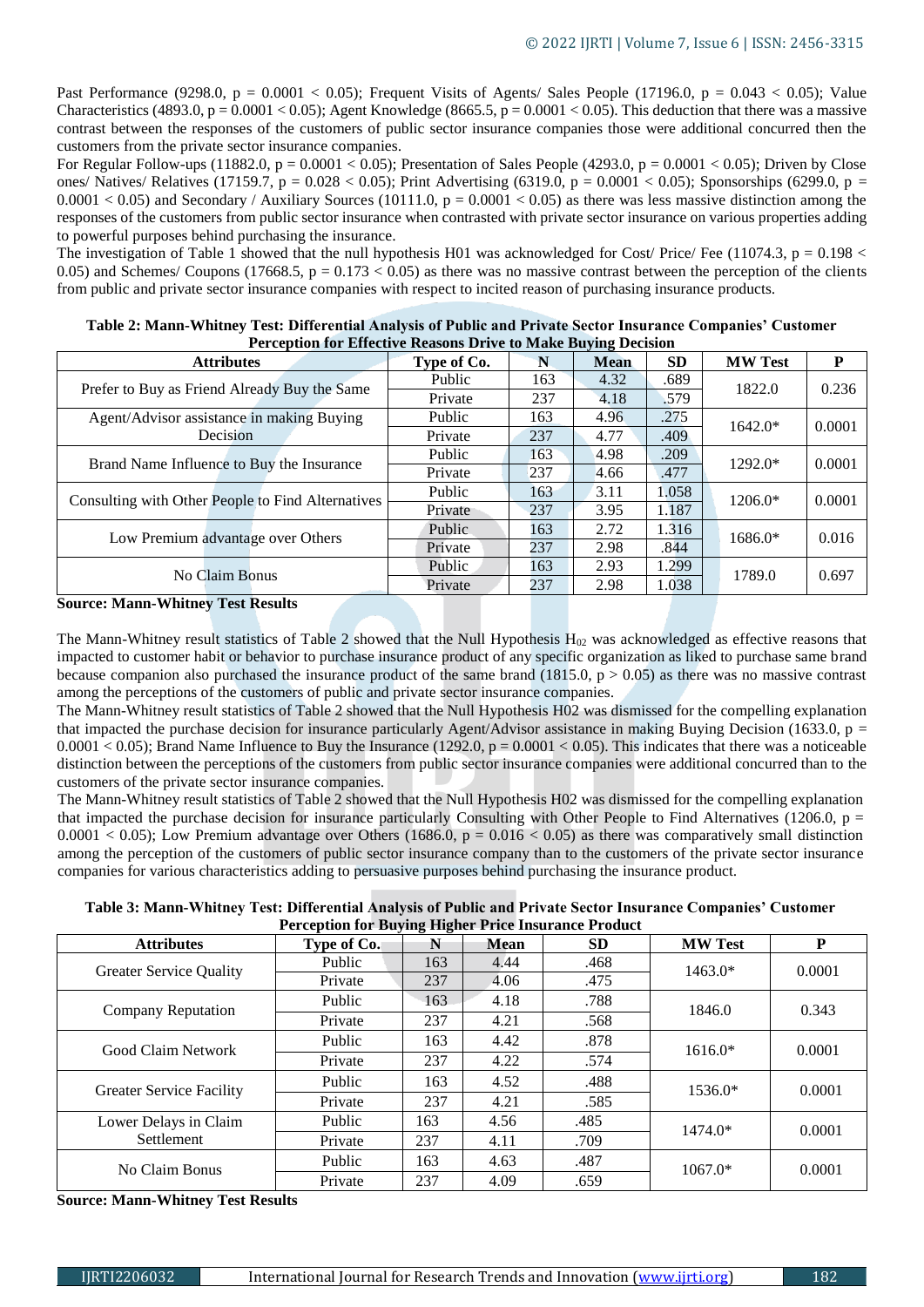The Mann-Whitney result statistics of Table 2 showed that the Null Hypothesis  $H_{03}$  was dismissed for the following reasons of purchasing insurance despite knowing the fact that their costs are high particularly for Greater Service Quality (1463.0,  $p = 0.0001$ )  $< 0.05$ ); Good Claim Network (1616.0, p = 0.0001  $< 0.05$ ); Greater Service Facility (1536.0, p = 0.0001  $< 0.05$ ); Lower Delays in Claim Settlement (1474.0,  $p = 0.0001 < 0.05$ ); No Claim Bonus (1067.0,  $p = 0.0001 < 0.05$ ) at various levels as there was tremendous contrast among the perception of the customers of public and private sector insurance companies.

The Mann-Whitney statistics presented in Table 3 showed that the Null Hypothesis  $H_{03}$  was acknowledged for reason of purchasing insurance despite knowing the fact that their costs are high in view of other reputed insurance organization "Company Reputation"  $(1846.0, p = 0.343 > 0.05)$ . Thus it could conclude that at various levels as there was no tremendous contrast among perception of customers of public and private sector insurance companies.

| Table 4: Cross-Tab Analysis: Public and Private Companies' Customers Perception For The Effect of Promotional Media |
|---------------------------------------------------------------------------------------------------------------------|
| and Agents                                                                                                          |

|                                                               | <b>Attributes</b>             | <b>Sector</b> |                |              |
|---------------------------------------------------------------|-------------------------------|---------------|----------------|--------------|
|                                                               |                               | <b>Public</b> | <b>Private</b> | <b>Total</b> |
| For Effect of Promotional                                     | <b>Broadcasting Channels</b>  |               | 7.80%          | 3.90%        |
| Media $\chi$ 2 = 16.685, p =                                  | Bank                          | 46.80%        | 36.95%         | 41.88%       |
| 0.001                                                         | Agent/Advisor/Representatives | 53.20%        | 55.25%         | 54.22%       |
|                                                               | <b>Strongly Agreed</b>        | 19.88%        | 20.65%         | 24.13%       |
| Agents/Advisor/                                               | Agreed                        | 44.75%        | 36.60%         | 40.50%       |
| Representatives as Tool $\chi$ 2 =<br>$= 20.11$ , $p = 0.001$ | <b>Averagely Agreed</b>       | 11.20%        | 16.75%         | 13.97%       |
|                                                               | Disagreed                     | 6.62%         | 3.40%          | 4.97%        |
|                                                               | <b>Strongly Disagreed</b>     | 17.55%        | 22.60%         | 16.43%       |

### **Source: Pearson Chi-Square Test Results**

Cross-Tab Analysis statistics of Public and Private Companies' Customers Perception For The Effect of Promotional Media and Agents presented in Table 4 above showed that the null hypothesis H<sub>04</sub> was rejected as Chi Square value is 16.685, p = 0.001 < 0.05 i.e. There is significant relationship between the responses of the public and private insurance companies' customer and effect of agents as promotional tool to make decision for specific companies' insurance. This surmising that there was decisive affiliation presents as in the public insurance companies 46.80% customers announced bank as powerful media though 36.95% private sector insurance companies customers were answered on it. On other side, 7.8% private customers confirmed that their perception is influenced by TV. Finally, 53.20% and 55.25% of customers of private and public sector insurance companies successively agreed that their perceptions for insurance are driven by Agent/ Advisor/ Representatives.

Cross-Tab Analysis statistics of Public and Private Companies' Customers Perception For The Effect of Promotional Media and Agents presented in Table 4 above showed that the null hypothesis  $H_{05}$  was rejected as Chi Square value is 20.11 and p = 0.001 < 0.05 i.e. There is significant relationship between the responses of the public and private insurance companies' customer and effect of promotional media to make decision for specific companies' insurance. This derivation that there was critical affiliation presents as in the public insurance companies 19.88% customers strongly agreed for the role of agent in driving the decision for insurance and 20.65% customers of private insurance companies strongly agreed for the same. 17.55% customers strongly disagreed for the role of agent in driving the decision for insurance and 22.60% customers of private insurance companies strongly disagreed for the same. 44.75% customers agreed for the role of agent in driving the decision for insurance and 36.60% customers of private insurance companies strongly agreed for the same.

| Table 5: Cronbachs' Alpha $\alpha$ ) Reliability Statistics          |                   |                  |  |  |  |  |
|----------------------------------------------------------------------|-------------------|------------------|--|--|--|--|
| <b>Scale</b>                                                         | <b>Scale Code</b> | $\alpha$ – Value |  |  |  |  |
| Factors helps to Make Decision For Specific Companies' Insurance     | <b>FMD</b>        | 0.82             |  |  |  |  |
| Drivers helps to Make Decision For Specific Companies' Insurance     | <b>DMD</b>        | 0.83             |  |  |  |  |
| Reasons Making Decision For Specific Companies' Insurance            | <b>RMD</b>        | 0.78             |  |  |  |  |
| Promotional Media to Make Decision For Specific Companies' Insurance | <b>PMD</b>        | 0.84             |  |  |  |  |
| Agents to Make Decision For Specific Companies' Insurance            | <b>AMD</b>        | 0.82             |  |  |  |  |
| <b>Source: SPSS Cronbach Alpha (a) Test Statistics</b>               |                   |                  |  |  |  |  |

**Source: SPSS Cronbach Alpha (α) Test Statistics** 

For Factors helps to Make Decision For Specific Companies' Insurance (13 statements) reliability value α is 0.82, For Drivers helps to Make Decision For Specific Companies' Insurance (6 statements) reliability α-Value is 0.82, for Reasons Making Decision For Specific Companies' Insurance (6 statements) reliability α-Value is 0.78, for Promotional Media to Make Decision For Specific Companies' Insurance (6 statements) reliability α-Value is 0.84, for Agents to Make Decision For Specific Companies' Insurance (8 statements) reliability α-Value is 0.82, so for all the statements quality of the response set confirms good reliability.

# **E. Conclusion and Recommendations**

The TV as a advertising medium and the banks as promotional medium both act about as significant vehicle for the development of any insurance sector player, however the Agents are the most significant and fundamental part for the progress of any insurance agency. The research work presumes that the agents/ sales specialists are the best promotional tool that impacts the customers in pursuing buy decision. Nonetheless, it has been found that the Agents of most of the Public Sector companies don't have quite good